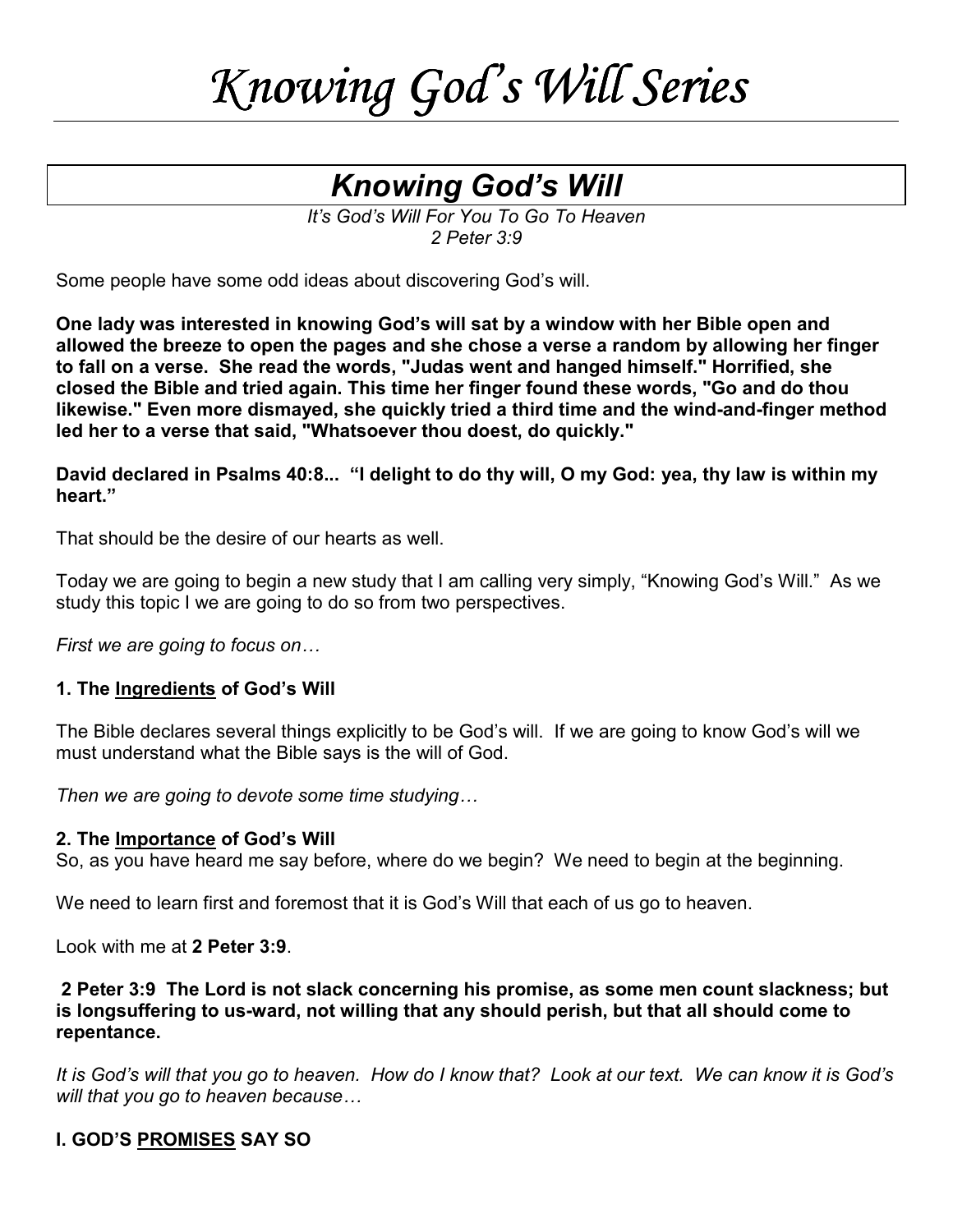Our text begins with a reference to a promise of God. The particular promise Peter is writing about is the promise about the coming of the Lord.

Peter says that one of the reasons he has written this letter is to remind believers of the fact that in the last days scoffers would ask, "Where is the promise of His coming?"

Peter responds to the scoffers by making a significant declaration about the Lord's promises.

Look again at the first part of our text. "**The Lord is not slack concerning his promise, as some men count slackness; "** 

Peter is saying, The Lord keeps His promises. He is not slow or late in the keeping of His promise concerning His coming. Mark it down His coming will be right on time.

The Bible contains countless promises of God. Promises about His presence, His protection, His power, His provision. Peter refers to the promises of God in chapter 1:4 as being the **"great and precious promises of God…"**

God makes several promises concerning salvation. We don't have the time to consider each one today, but I would like to call your attention to a few of them.

*For example, let me show you …*

# **1. The Promise of Calling**

# **Romans 10:9,10, and 13**

**9 That if thou shalt confess with thy mouth the Lord Jesus, and shalt believe in thine heart that God hath raised him from the dead, thou shalt be saved. 10 For with the heart man believeth unto righteousness; and with the mouth confession is** 

**made unto salvation**.

**13 For whosoever shall call upon the name of the Lord shall be saved.** 

*Let me show you a second promise about salvation. 1 John 1:9, this is…*

# **2. The Promise of Cleansing**

**1 John 1:9... If we confess our sins, he is faithful and just to forgive us our sins, and to cleanse us from all unrighteousness.** 

*John 5:24 provides us with …*

# **3. The Promise of Commitment**

**John 5:24 "Verily, verily, I say unto you, He that heareth my word, and believeth on him that sent me, hath everlasting life, and shall not come into condemnation; but is passed from death unto life."**

*Let me show you one more.* 

# **4. The Promise of Certainty**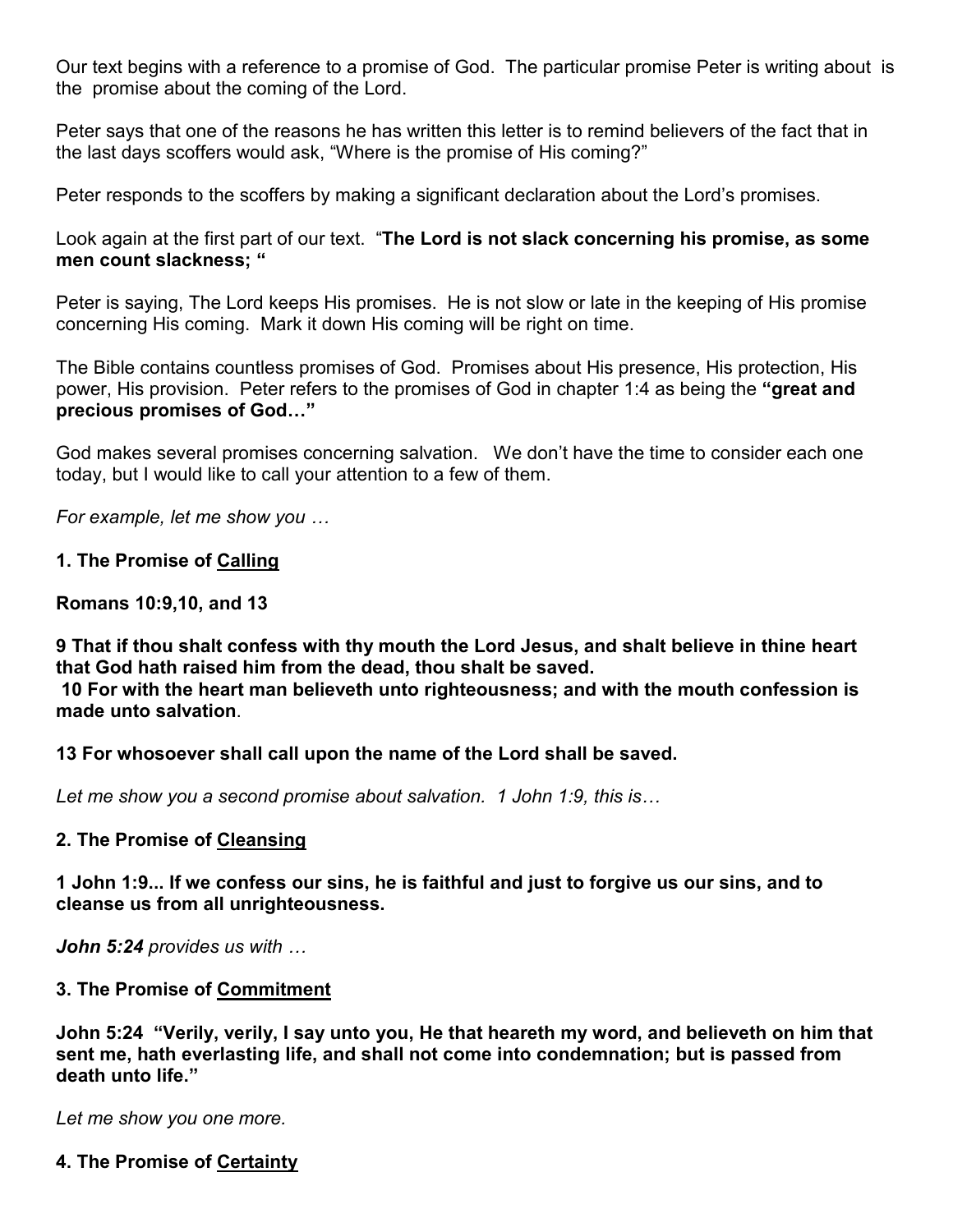#### **1 John 5:11-13**

**And this is the record, that God hath given to us eternal life, and this life is in his Son. 12 He that hath the Son hath life; and he that hath not the Son of God hath not life. 13 These things have I written unto you that believe on the name of the Son of God; that ye may know that ye have eternal life, and that ye may believe on the name of the Son of God.** 

How do we know it is God's will for you and me to go to heaven? We know because of what the promises of God say.

*Look again at our text and you will see that it is God's will for you to go to heaven because…*

# **II. GOD'S PATIENCE SAYS SO**

**2 Peter 3:9 The Lord is not slack concerning his promise, as some men count slackness; but is longsuffering to us-ward, not willing that any should perish, but that all should come to repentance.** 

Phillips Translation says: **It is not that he is dilatory about keeping his own promise as some men seem to think; the fact is that he is very patient towards you. He has no wish that any man should be destroyed. He wishes that all men should come to repent.** 

I am glad the Lord is more patient that we are…AMEN?

**I heard a story about a truck driver who stopped at a restaurant in Broken Bow, Nebraska. The waitress had just served him when three swaggering, leather-jacketed motorcyclists -- types - entered and came up to the truck driver, apparently looking for a fight. One grabbed the hamburger off his plate; another took a handful of French fries; and the third picked up his coffee and began to drink it. The trucker did not respond as one might expect. He calmly stood, picked up his check, walked to the front of the room, put the check and his money on the cash register, and went out the door. The waitress followed him to put the money in the till and stood watching out the door as the big truck drove away into the night. When she returned, one of the thugs said to her, "Well, he's not much of a man, is he?" She replied, "I can't answer that, but I can tell you this he's not much of a truck driver. He just ran over three motorcycles out in the parking lot."** 

God's patience reveals two very important things.

# **1. The Great Longing of God's Heart.**

# **2. The Great Love of God's Heart.**

Numbers 14:18 "The LORD is longsuffering, and of great mercy…"

Then finally let me say that it is God's will for you to be saved because…

# **III. GOD'S PLAN SAYS SO**

*Our text helps us understand God's plan of salvation. Notice two things here…*

# **1. It is not God's plan for anyone to be turned away.**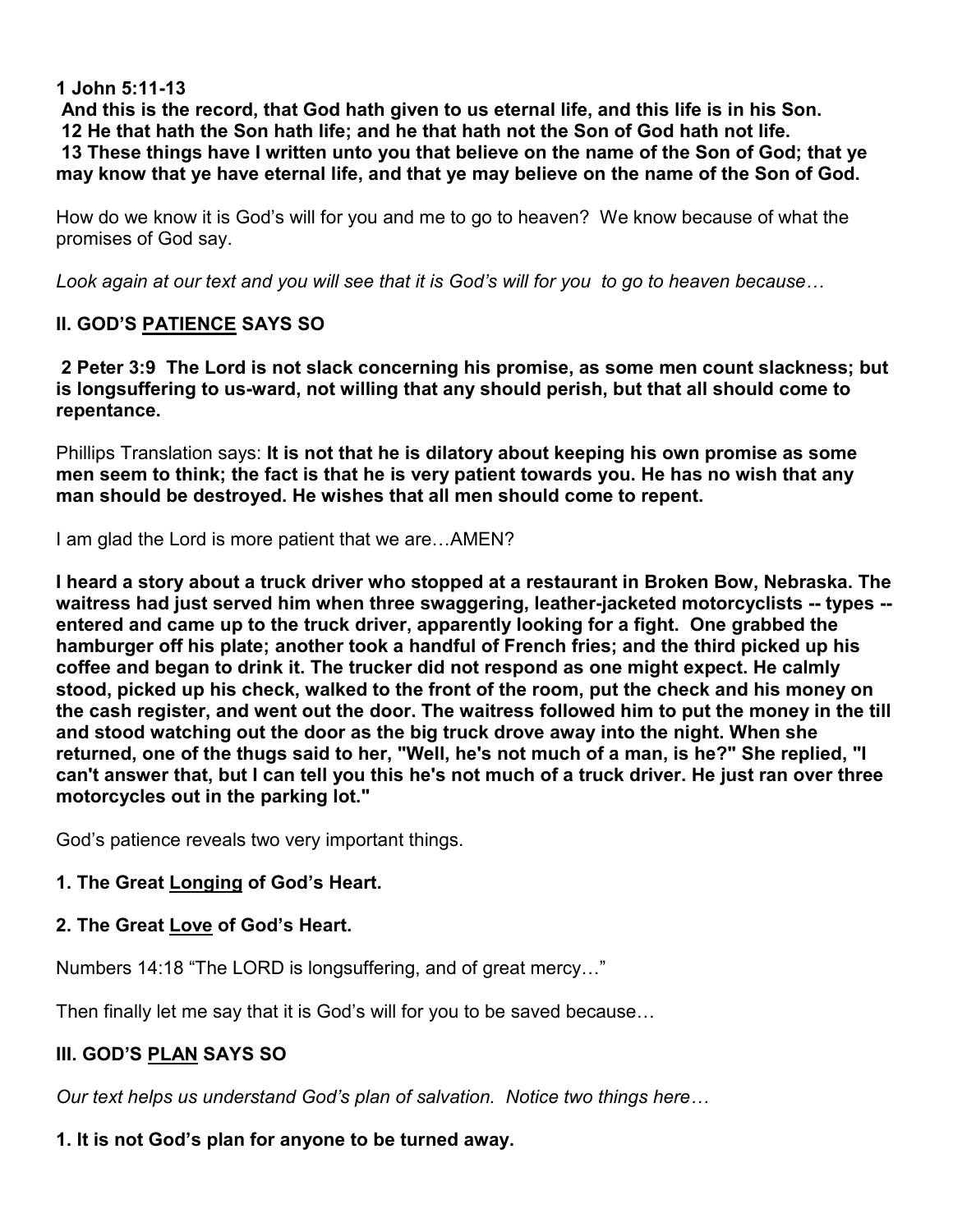**2. It is God's plan for everyone to be turned around.** 

# **Conclusion:**

**"Mother, please," exploded the teenager." "I've heard all the religion business I can take. You and Daddy are always bothering me about it. I'm not interested!" The girl stamped her foot and marched out of the room, slamming the door. Her mother sank wearily to a chair. What more could she do? Finally she decided to call the pastor. The pastor listened to the problem and made an appointment to see the girl alone. When the pastor called on the girl the parents left the room and he turned sympathetically to the girl. "I think it's a shame," he said, "that your mother and father pester you so much about religion." The girl, who had been braced for a lecture, smiled in relief. Now this is the kind of preacher I like, she thought. He's willing to leave me alone if I am not interested. "I have a suggestion," said the pastor. "Suppose I persuade your parents and friends not to mention the subject of God to you for a whole year." The girl was startled. "A year," she gasped. "I don't know whether it would be safe to wait a whole year. I might die before then." "That's true," agreed the pastor. "A year is too long. Suppose we make it six months?" The girl pondered a moment and then replied that six months might not be safe either. "Well, then," proposed the pastor, "how about three months? I'll arrange it so you won't be bothered about God for three months." The pastor stood up and started to leave, but the girl stopped him. "I don't think it would be safe," she said, "to put it off at all. Please pray with me now." Promptly they got down on their knees and the teenager asked Jesus into her heart.** 

Because it is God's will for everyone to go to heaven then … make sure you are going… make sure others around are going!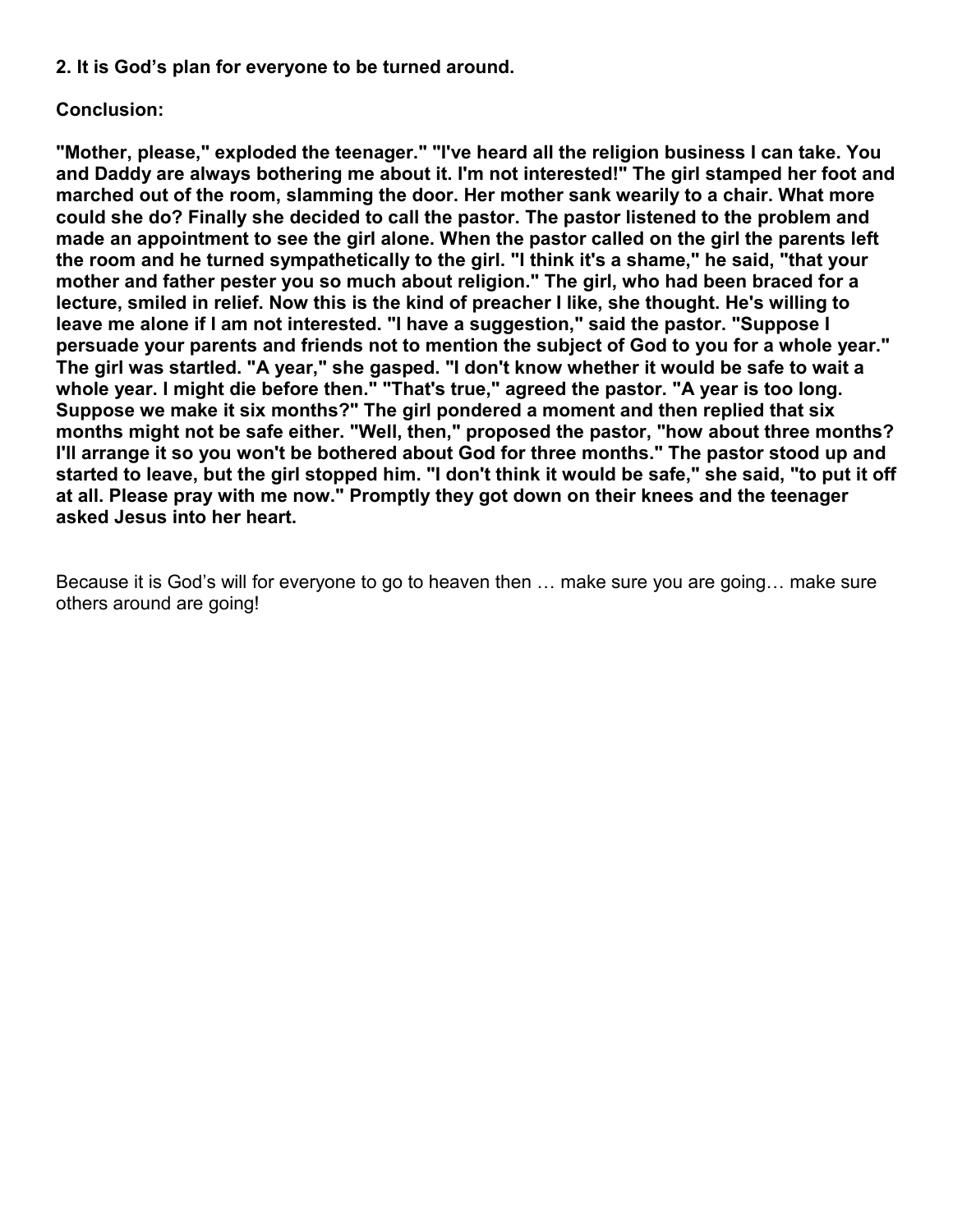*It is God's Will For You To Be Spirit Filled*  (Note this is just an outline) **Ephesians 5:17-18, Galatians 5:16-25** 

Knowing God's Will… is that possible? Absolutely!

As a matter of fact, as we study this topic, we are considering it from two perspectives.

# **The Importance of God's Will**

# **The Ingredients of God's Will**

Last week we learned of two of the ingredients of God's will.

- 1. It is God's Will for you to go to heaven.
- 2. It is God's Will for you to live a holy life.

This morning let's learn of a third ingredient of God's will. It is God's will for you to be filled with the Holy Spirit.

# **I. THE CHRISTIAN IS TO WALK IN THE SPIRIT'S PRESENCE**

- **1. The Fact of the Spirit's Presence**
- **2. The Function of the Spirit's Presence**

# **II. THE CHRISTIAN IS TO LIVE IN THE SPIRIT'S POWER**

*Notice the outcome of living in the Spirit's power. The Christian living in the Spirit's power…*

- **1. Defeats the Spirit's Foe**
- **2. Develops the Spirit's Fruit**

Knowing God's Will The Importance of God's Will for Eternity Matthew 7:21-23

21 ¶ Not every one that saith unto me, Lord, Lord, shall enter into the kingdom of heaven; but he that doeth the will of my Father which is in heaven.

 22 Many will say to me in that day, Lord, Lord, have we not prophesied in thy name? and in thy name have cast out devils? and in thy name done many wonderful works?

23 And then will I profess unto them, I never knew you: depart from me, ye that work iniquity.

The Words of Jesus tell us of three sobering things.

# I. THE **DECLARATION** THAT SHOULD RESULT IN OUR EXAMINIATION

**Several years ago the Cincinnati Reds went to Canada to play the Montreal Expos. At the airport as they were going through customs in preparation for their flight back to the United States, one of the players was asked if he had anything to declare. Never having been out of the States before, the player didn't realize that the customs agent was trying to determine if**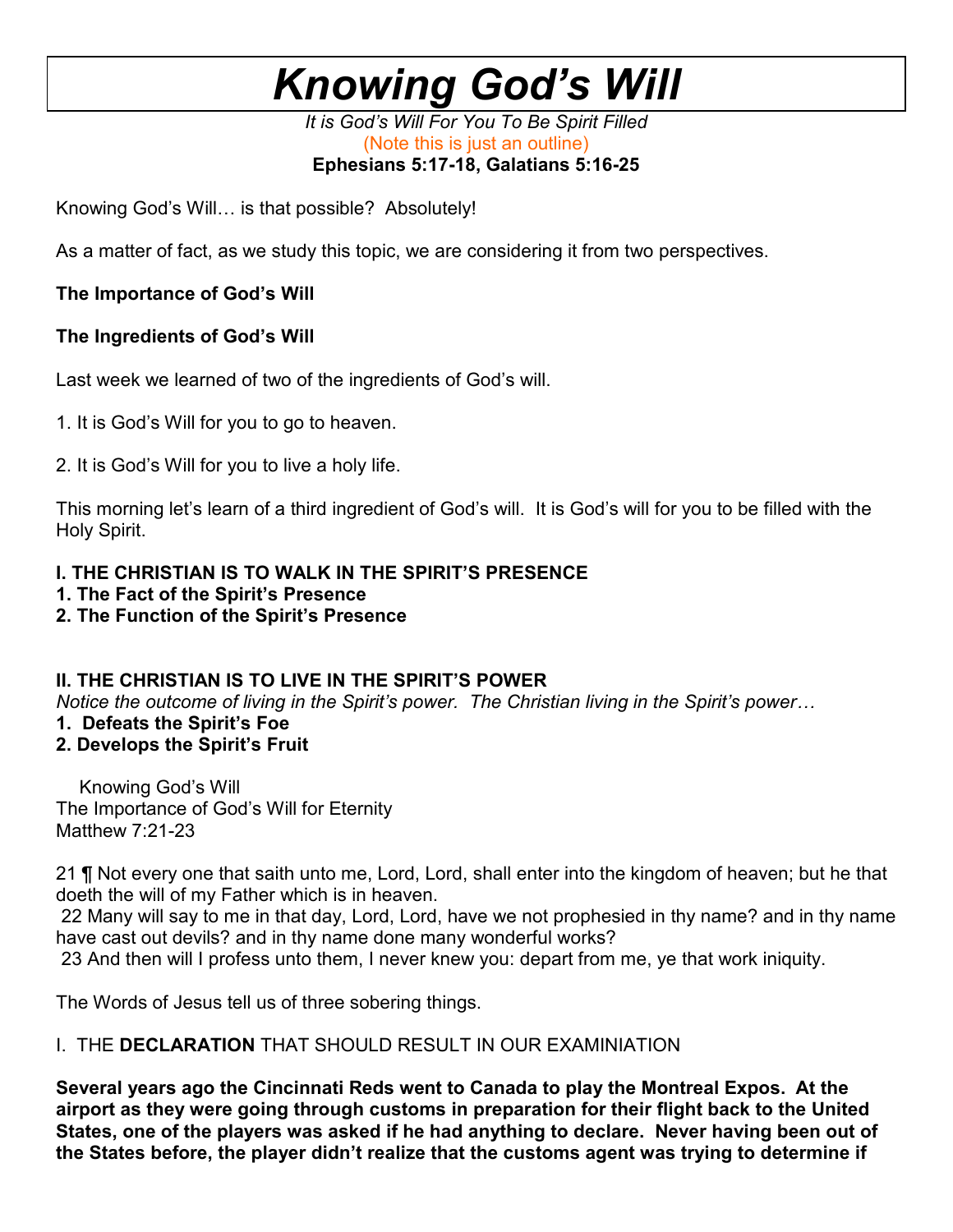**the player had purchased anything he was taking back to the States. In response, to the question, "do you have anything to declare?" The ignorant player sincerely said, "I declare that I am proud to be an American!" Apparently the customs agent was not amused.** 

Jesus makes a declaration in our text that is not anywhere in the neighborhood of amusing. His declaration might be better characterized as sobering or shocking.

Notice carefully what Jesus declares in verse 21 Jesus says…

# **"Not everyone that saith unto me, Lord, Lord, shall enter into the kingdom of heaven, but he that doeth the will of my Father which is in heaven."**

Wow, did Jesus really say that?

Jesus reveals a very sad but true reality. Jesus says that not everyone that professes to be a Christian is actually a Christian. In other words, it is one thing to claim or say that Jesus is our Lord, but that alone does not make it true.

**When I preach at youth camp during the summer I often preach a sermon that I simply call: What Is A Christian? When I begin the sermon I walk to the platform, smile at the audience and then proceed to make noises like…. Errrrr, rum, rum, rum, and then a squeal like I am burning rubber and run around the tabernacle….yes I have run the aisles at camp. I will do that for a minute or so and then I will stop and ask one of the cool guys, what am I? And every time they say, "You're a car." And I say, "are you nuts? I am not a car. I am a person. Don't you know what a car looks like?" And on and on I go. I then make the point… I might sound like a car. I might even spend the night in a garage. I could even say that I am a car, but that doesn't make me a car. The same is true about being a Christian. I might sound like a Christian… go where Christians go..do what Christians do, I might even call myself a Christian but none of those things make me a Christian.** 

Jesus says that the evidence that one is saved, the evidence that one is going to heaven isn't what one claims or says, but it is what one does.

Look again at verse 21 and notice that Jesus identifies those who will enter heaven as those that…

#### **"…doeth the will of my Father which is in heaven."**

Remember we are learning about the importance of the God's Will. Don't miss this. God's will is important because Jesus says doing God's will is essential to going to heaven!

Some read verse 21 and conclude that Jesus is contradicting Himself and multiple passages of scripture about salvation.

For instance someone might say, I thought Jesus said John 3:16… And what about Acts 16:30-31 where Paul was asked by the Phillipian Jailer, "What must I do to be saved?" Paul said, "Believe on the Lord Jesus Christ and thou shalt be saved…" What about Ephesians 2:8?

Jesus is not contradicting any of those passages. Jesus is not teaching that we do God's will to be saved, but that those who are saved, do God's will!

In **MARK 3:31-35** Jesus makes it clear that only those who do God's will have a right to claim a relationship with Him.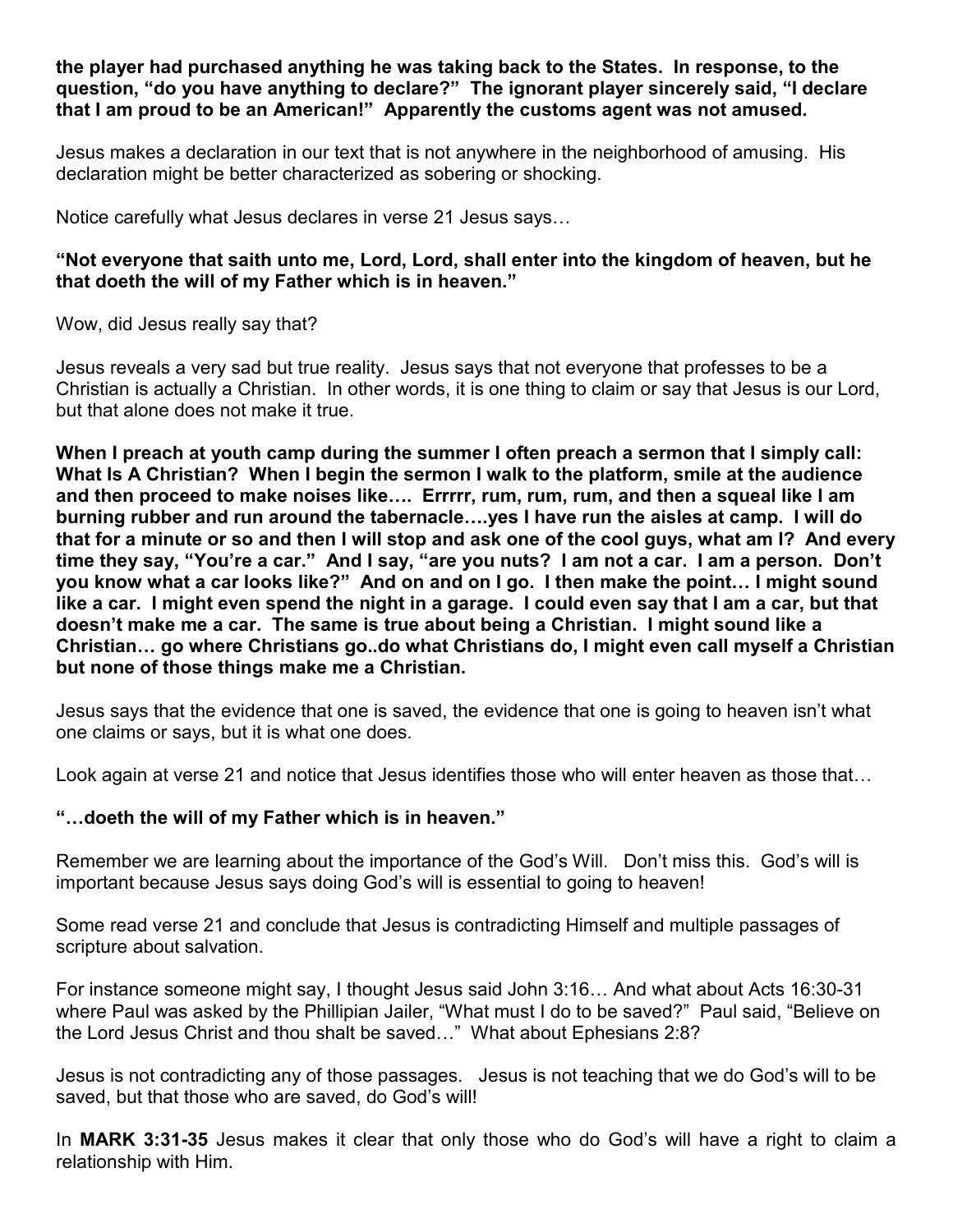The context of the story is this. Jesus is in Campernaum in a house. He has been doing miracles and preaching basically non stop for a good deal of time. The crowds were flocking to Jesus and He was so busy that He and the disciples had not eaten for some time. Apparently, the Lord's mother Mary heard what was going on and along with a delegation of her other sons they came to coax Jesus out of the house and so they could take him back to Nazareth.

**31 ¶ There came then his brethren and his mother, and, standing without, sent unto him, calling him.** 

 **32 And the multitude sat about him, and they said unto him, Behold, thy mother and thy brethren without seek for thee.** 

 **33 And he answered them, saying, Who is my mother, or my brethren?** 

 **34 And he looked round about on them which sat about him, and said, Behold my mother and my brethren!** 

 **35 For whosoever shall do the will of God, the same is my brother, and my sister, and mother.** 

Jesus loved His mother very much. He loved his half brothers as well. Notice however that Jesus says that to be related to Him is more than genetics. We are in the Lord's family if we are doing the will of God.

Again… Jesus is not saying that good works (doing God's will) results in salvation. Jesus is saying that when one is truly saved the result is doing God's will.

The fact is that if Jesus is our LORD… (Master) then we are going to do what He wants us to do.

In Luke 6:46 Jesus asked this question. "And why call ye me, Lord, Lord, and do not the things which I say?"

Such a declaration should cause us to examine our own claims and our own hearts. Do the commands of Christ mean more than any of our pleasures or pursuits?

# II. THE **DAY** THAT SHOULD RESULT IN OUR PREPARATION

# **22 Many will say to me in that day, Lord, Lord, have we not prophesied in thy name? and in thy name have cast out devils? and in thy name done many wonderful works?**

**The day… the day in which we will give an account…. The day of judgment.** 

**Jesus says that at the judgment ….** 

**Used the name of Jesus to carry out their own self centered purposes.** 

III. THE **DISMISAL** THAT SHOULD RESULT IN OUR TREPIDATION

**23 And then will I profess unto them, I never knew you: depart from me, ye that work iniquity. Note….** 

**Never means never… that is the problem** 

**Final Separation…. Depart …. That is a command that even the most stubborn rebel will obey….**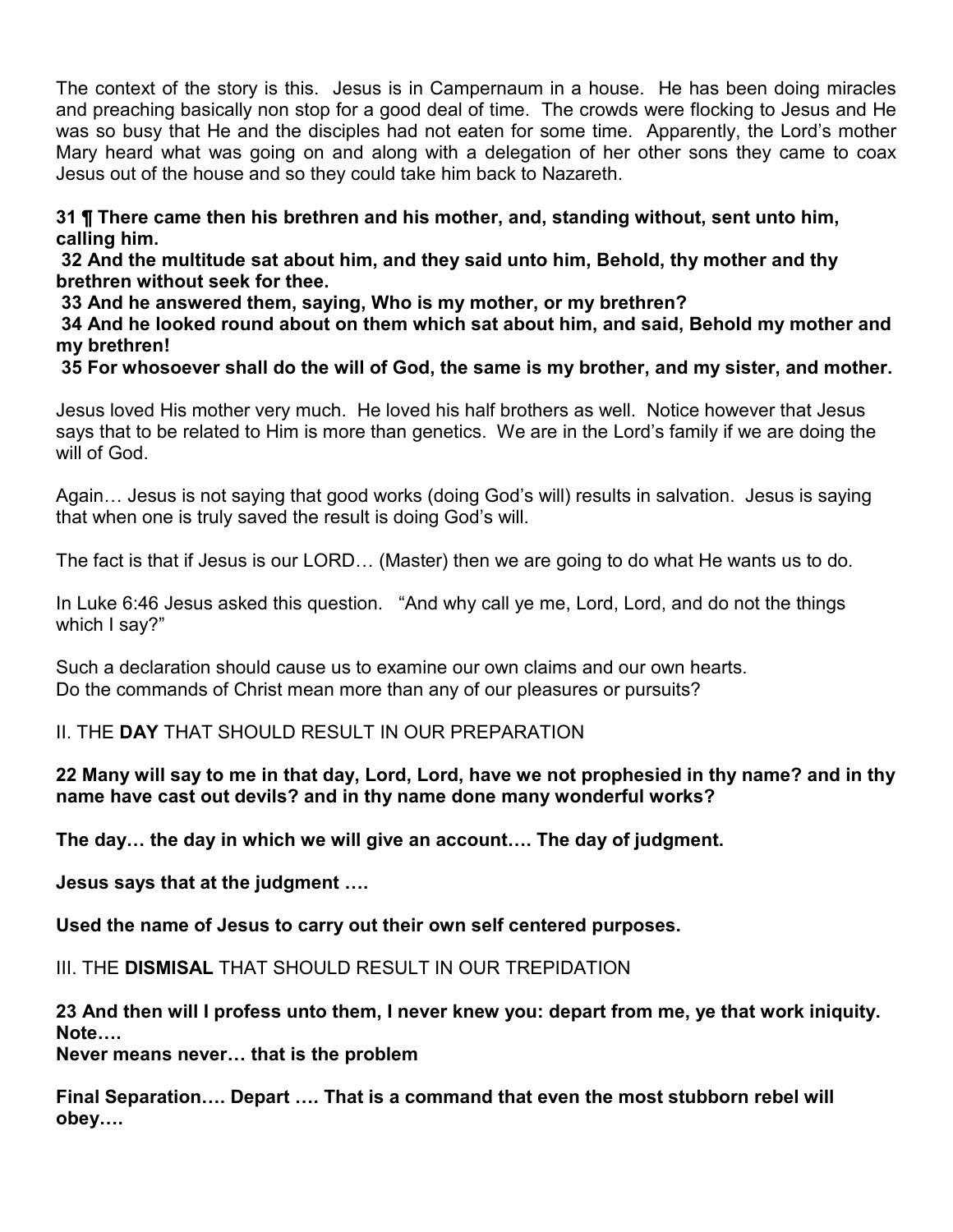*The Importance of God's Will for Prayer*  1 John 5:14-15

Let's notice some introductory observations…First…

# **1. A Great Promise**

Notice that the Christian is promised that God will hear and respond to our praying.

Then secondly, notice that…

# **2. The Promise has a Challenging Condition**

The promise that God will hear and respond to our praying is based on us meeting the condition of praying "*according to His will*."

How can we make sure that we are praying according to the Will of God?

# **I. WE MUST DESIRE GOD'S WILL**

Our text assures us that if we will pray according to the will of God, then God will respond to …. notice in verse 15 **"the petitions that we have desired of Him."** 

What we desire is foundational to effective praying.

Why do I say that? I say that because our desires express what is in our heart.

In the Sermon on the Mount Jesus said: (Matthew 6:9-10)

# **After this manner therefore pray ye: Our Father which art in heaven, Hallowed be thy name. Thy kingdom come. Thy will be done in earth, as it is in heaven.**

Jesus is saying to us that when we pray, our primary desire should be to see God's Will accomplished.

For many Christians that idea goes against the grain of what they believe prayer to be. Prayer is not an exercise in which we attempt to talk God into doing something He would not want to do.

Prayer is the thrilling experience of finding God's will and then asking Him for it. We need to understand that only prayer that is in accordance to God's Will is going to be answered.

Someone may ask, does that mean that in my praying I am restricted to the will of God? The answer is yes, but don't be concerned about that. For you or me to be worried about being restricted by the Will of God is like a minnow worrying about being hemmed in by the Atlantic Ocean.

Praying in God's will doesn't mean fewer blessings, but more and greater blessings.

Psalms 37:4… **Delight thyself also in the LORD; and he shall give thee the desires of thine heart.**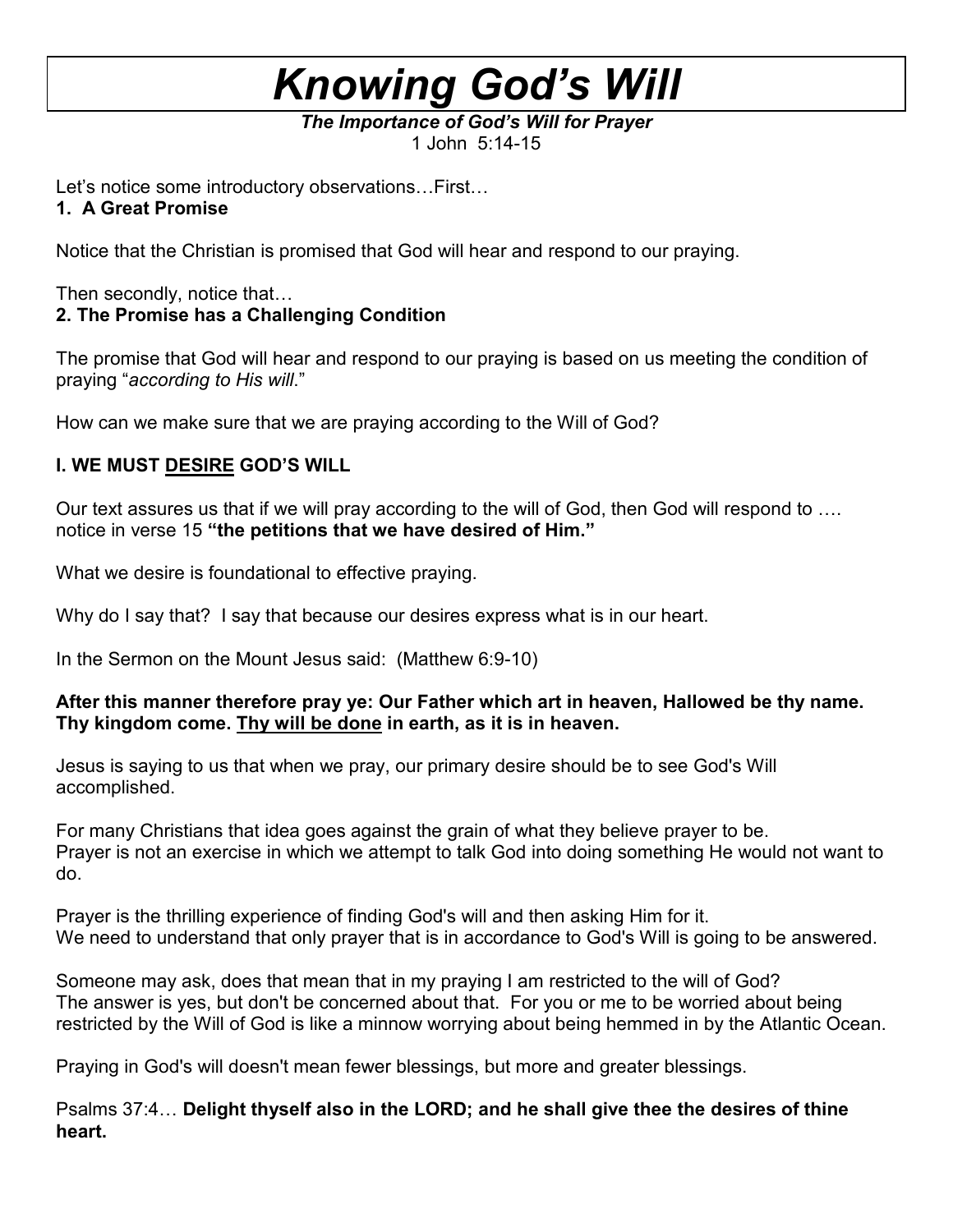# **II. WE MUST DISCERN GOD'S WILL**

If we are going to pray in God's will then we must know what God's will is.

Having said that let me quickly deal with a common misconception about the will of God.

God NEVER intended for His will to be a mystery to us. That is simply not the case.

# Listen to what Paul wrote in **Ephesians 5:17. "Wherefore be ye not unwise, but understanding what the will of the Lord is."**

God intends for every believer to understand and do the will of God.

Paul's words tell us two very important things.

Number one… They tell us that there is such a thing as the Will of God.

Number two… They also tell us that we can understand what the Will of God is.

Those facts being true, then how can we discern God's will?

Discerning God's will involves first of all…

# *1. RESEARCH THE WORD OF GOD*

All of the commands, warnings, promises, and principles of the Word of God express to us how God wants us to live. That is His will.

In the Word of God there are some specific things that are explicitly said to be the will of God.

For example, it is God's will for:

- 1) All to be saved (II Pet. 3:9).
- 2) Believers to be filled with the Holy Spirit (Eph. 5:17,18)
- 3) Believers to live sanctified lives free of sexual immorality (I Thess. 4:3)
- 4) Believers to be submissive to governmental and spiritual authority (I Pt. 2:13-15)
- 5) Believers to be thankful (I Thess. 5:18)
- 6) Believers to suffer for well doing (I Pt. 3:17)

#### **In John 15:7 Jesus links prayer and the word. Jesus said, "If ye abide in me, and my words abide in you, ye shall ask what ye will, and it shall be done unto you."**

The Lord is teaching us that if we are yielding to the word of the Lord, then our requests will be in harmony with the will of God.

# As Paul said in **Colossians 3:16, we need to… "Let the word of Christ dwell in us richly…"**

If the word of Christ is going to dwell in us richly then we must do more than treat the Word of God as a guest in our hearts, we must allow God's Word to master our hearts and govern our lives. We must submit to its authority.

**Psalms 119:105 tells us that God's word is "a lamp unto my feet and a light unto my path."**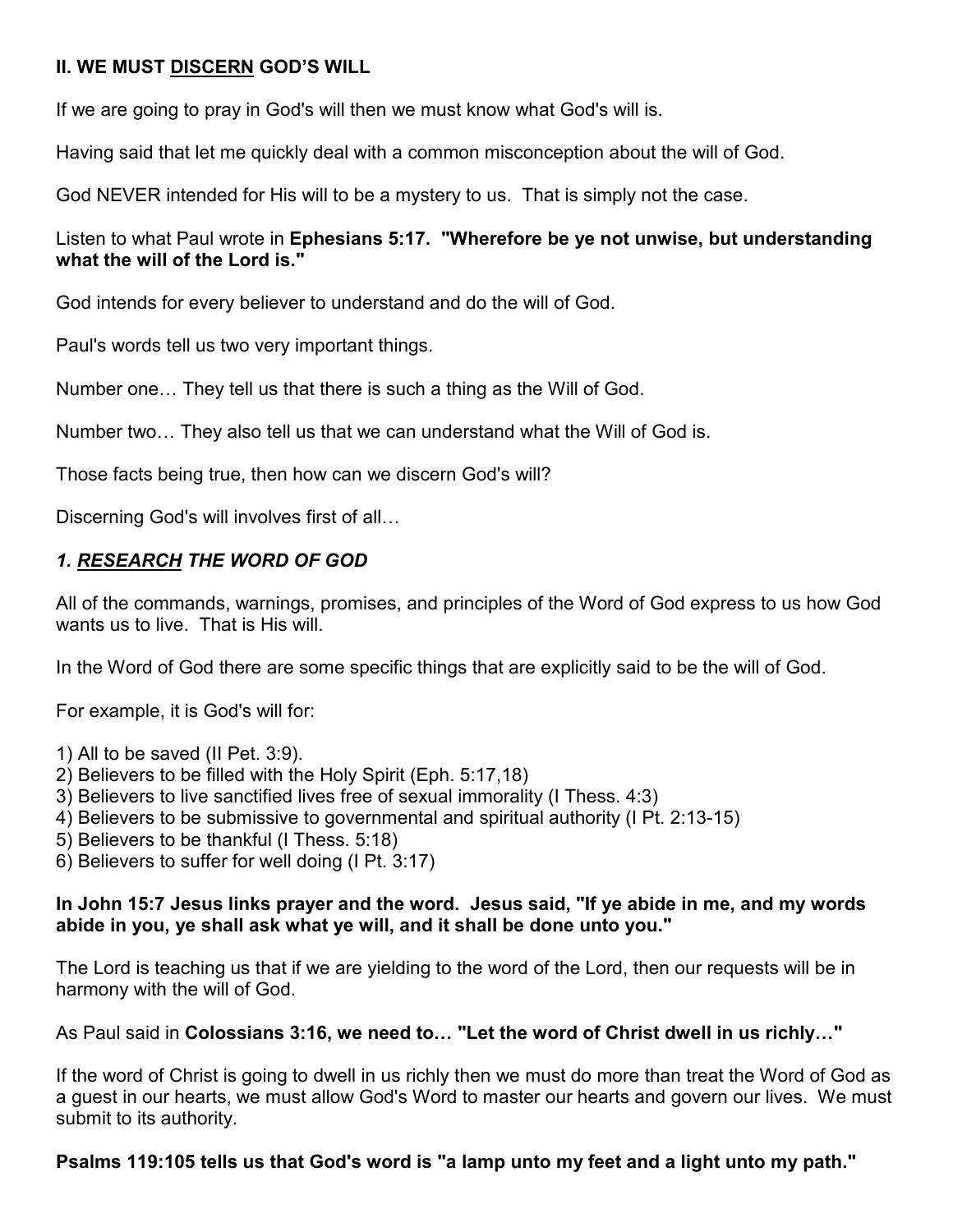Let's learn that by reading and studying the Word of God we discover God's will revealed there.

From the Word of God you can discover the Will of God.

However there are times when the Bible does not specifically address as area of our concern. For example… the Bible is not going to tell you specifically whether or not to buy the Ford Van or the Chevy Van, so what do we do?

We need to learn that discerning God's will requires that we…

# *2. REQUEST THE WISDOM OF GOD*

**James 1:5 teaches us that if we lack wisdom all we need to do to receive it is ask the Lord for it.**

Listen also to **Proverbs 3:5-7**.

- **5: Trust in the LORD with all thine heart; and lean not unto thine own understanding.**
- **6: In all thy ways acknowledge him, and he shall direct thy paths.**

**7: Be not wise in thine own eyes: fear the LORD, and depart from evil.** 

The point is we need God's wisdom when it comes to making decisions about things that God's word does not specifically address.

Do you know what God's wisdom is? It is God's special understanding or divine perspective of something.

**Friend our decisions can turn into disasters if we fail to seek the Lord's wisdom. For example, God gave a great victory to Joshua and Israel over Jericho (Joshua 6). In Joshua 7 we learn that Joshua sent men to spy out Ai. They came back with a report that there was no need in all the soldiers going to battle because in their opinion a couple of thousand or so could handle the task. Joshua sent them out and the army of Israel was defeated. Joshua rent his clothes and fell on his face before God and began to pray, or should I say he began to complain and blame God. "O God why did you bring us here to Canaan, to destroy us?" Joshua then received some jolting news. God told him to get up and then He told Joshua about there being sin in the camp.** 

Joshua should have consulted with God before he made the decision to send anyone to battle. If he had God no doubt would have spoken to him about sin in the camp at that time.

Let me also say that discerning God's will requires that we…

# *3. RELY ON THE SPIRIT OF GOD*

**Romans 8:14 teaches us that the children of God are "led by the Spirit of God."** 

**Romans 8:26-27** teaches us that one of the ways that the Spirit of God leads us is by helping us with our praying… **"Likewise the Spirit also helpeth our infirmities: for we know not what we should pray for as we ought: but the Spirit itself maketh intercession for us with groanings which cannot be uttered. And he that searcheth the hearts knoweth what is the mind of the Spirit, because he maketh intercession for the saints according to the will of God."**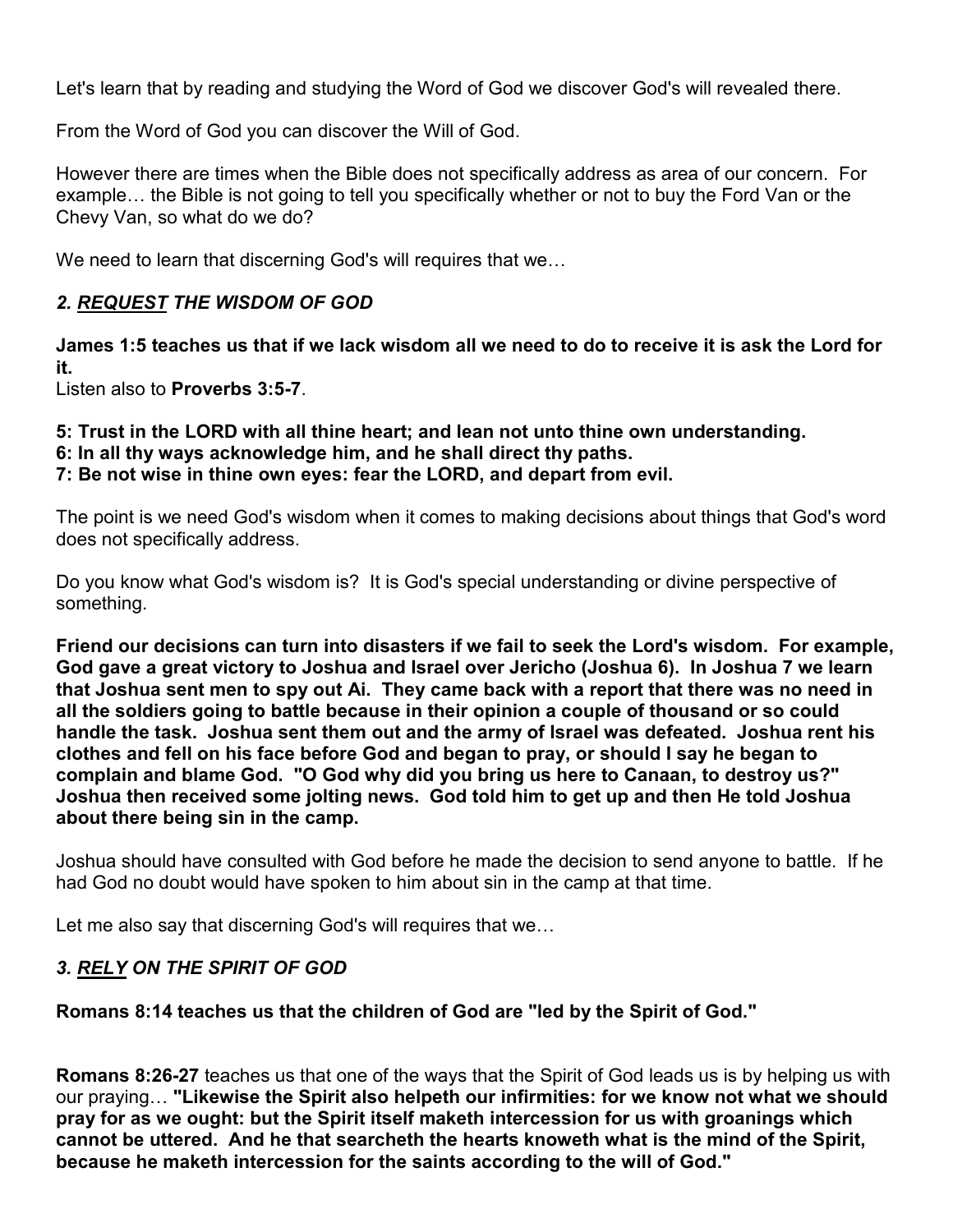Notice that those verses addresses two things:

# **1. The Imperfection of our Praying**

Paul indicates that there are times or circumstances when we don't know what to pray.

We need the Holy Spirit to help our "infirmities." The Greek word for "infirmities" means to be without strength indicating an inability to produce results. No work could describe us any better when we don't know what to pray.

But notice that Paul not only addresses the imperfection of our praying but also…

#### **2. The Intercession of the Spirit**

Paul said that the Holy Spirit "helpeth." "Helpeth" is a term that means to help someone carry a load that they cannot carry by themselves.

What a blessing to know that the Holy Spirit will improve our praying.

*Finally if we are going to be sure that we are praying according to the will of God then…*

# **III. WE MUST DO GOD'S WILL**

Honestly there is not much sense in praying if we really don't intend to do God's will.

**Can you imagine Jonah after he had blatantly disobeyed God calling a prayer meeting and saying fellows let's call on God and ask Him to calm the storm and I want to ask Him to bless me as I go to Tarshish. I want to just ask Him to open doors of ministry…blah, blah, blah…** 

That prayer wouldn't have accomplished anything. Jonah had no intention of doing what God had instructed.

Remember God knows ours hearts. He knows if we truly want His will to be done.

May I give you a little test? Here's the question. Would you be willing to do anything you found to be God's will for you?

Perhaps you might be thinking that it depends on what it is.

Why should God's will be unwelcomed by the believer?

When we come to prayer we need to surrender to God's Will. God will respond.

Conclusion:

On the eve of our Lord's crucifixion Jesus prayed in the Garden of Gethsemane, "Not my will but thy will be done." In His humanity Jesus recoiled from the awfulness of sin and what its ultimate consequence would be, separation from God. Yet in his humanity Jesus submitted to the Father. Let's follow Jesus' footsteps.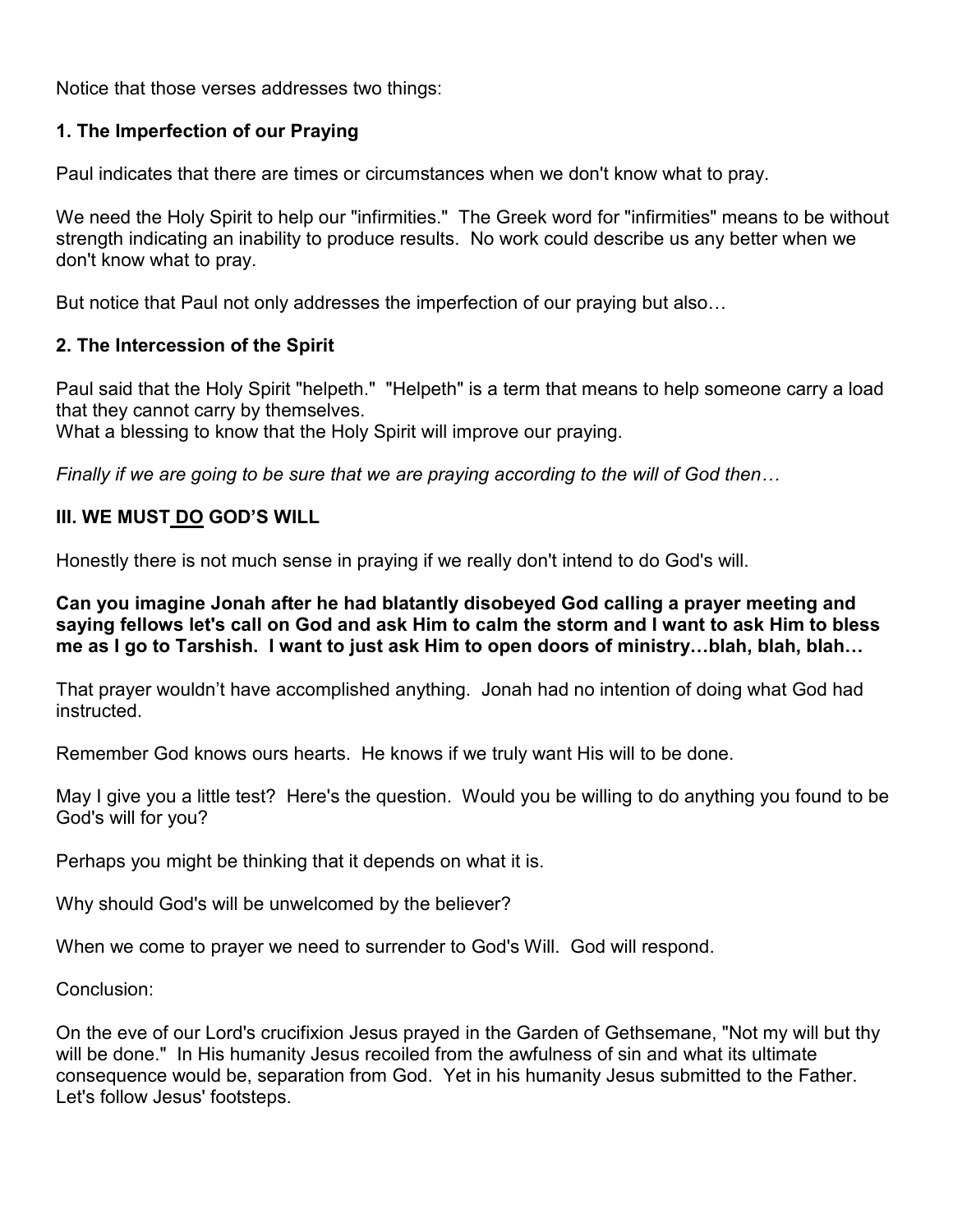The Importance of God's Will In Making Decisions James 4:13-17

**13 Go to now, ye that say, To day or to morrow we will go into such a city, and continue there a year, and buy and sell, and get gain:** 

 **14 Whereas ye know not what shall be on the morrow. For what is your life? It is even a vapour, that appeareth for a little time, and then vanisheth away.** 

 **15 For that ye ought to say, If the Lord will, we shall live, and do this, or that.** 

 **16 But now ye rejoice in your boastings: all such rejoicing is evil.** 

 **17 Therefore to him that knoweth to do good, and doeth it not, to him it is sin.** 

It seems to be human nature to buck against limits. You see a sign that says, "Keep Off The Grass" and what do you want to do? You want to put your toe over there on the grass.

We really dislike being told... Don't! Sounds negative doesn't it. I try to avoid being overly negative in my preaching, but this morning it is going to be impossible if I am true to our text.

In our text, we are given three don'ts concerning God's Will.

*For example in verse 13 we LEARN THAT…*

# **I. WE MUST NOT DISMISS GOD'S WILL**

**I think about a story I read about a man who was riding his motorcycle along a country road. He stopped to talk to a preacher in a churchyard. The preacher asked where he was going. He told him that he was going to town to sell his motorcycle. The preacher said, "You ought to say, 'I'm riding into town to sell my motorcycle if it be the Lord's will." The man rolled his eyes, laughed, and roared off toward town. He thought to himself, "Sell my motorcycle if it's the Lord will? Lord's will or not, I'm selling my motorcycle." Later that afternoon the preacher saw the fellow coming down the road stumbling and staggering. His pants were torn exposing skinned knees. His arm was in a sling. His shirt was half torn off his back. His hair was a mess. His elbows and forearms were covered in blood. "What happened?" asked the preacher. The fellow replied, "After I left you I was on my way to town and a big storm came up. I tried to outrun it, but the rain began to fall like lumps of lead. As I was going around a big curve I hit some loose gravel and the motorcycle slid out from under me. I skidded more than a hundred feet on the pavement. I managed to get up, and walked to a nearby farmhouse. As I walked up to the door, a frightened woman pointed a shotgun in my direction. I started running and she started shooting. I ran through the brush and briars and got all scratched up. As I stood there picking buckshot from my backside, lightning struck a tree and fell on me." The preacher looked at him and asked, "Where are you going now?" The man replied, "I'm going home…if it be the Lord's will."** 

Many of us are more like the guy with the motorcycle than we would like to admit.

Notice that our text is not condemning the making of plans. Our text is saying that we should not make plans or decisions without considering what God's will is.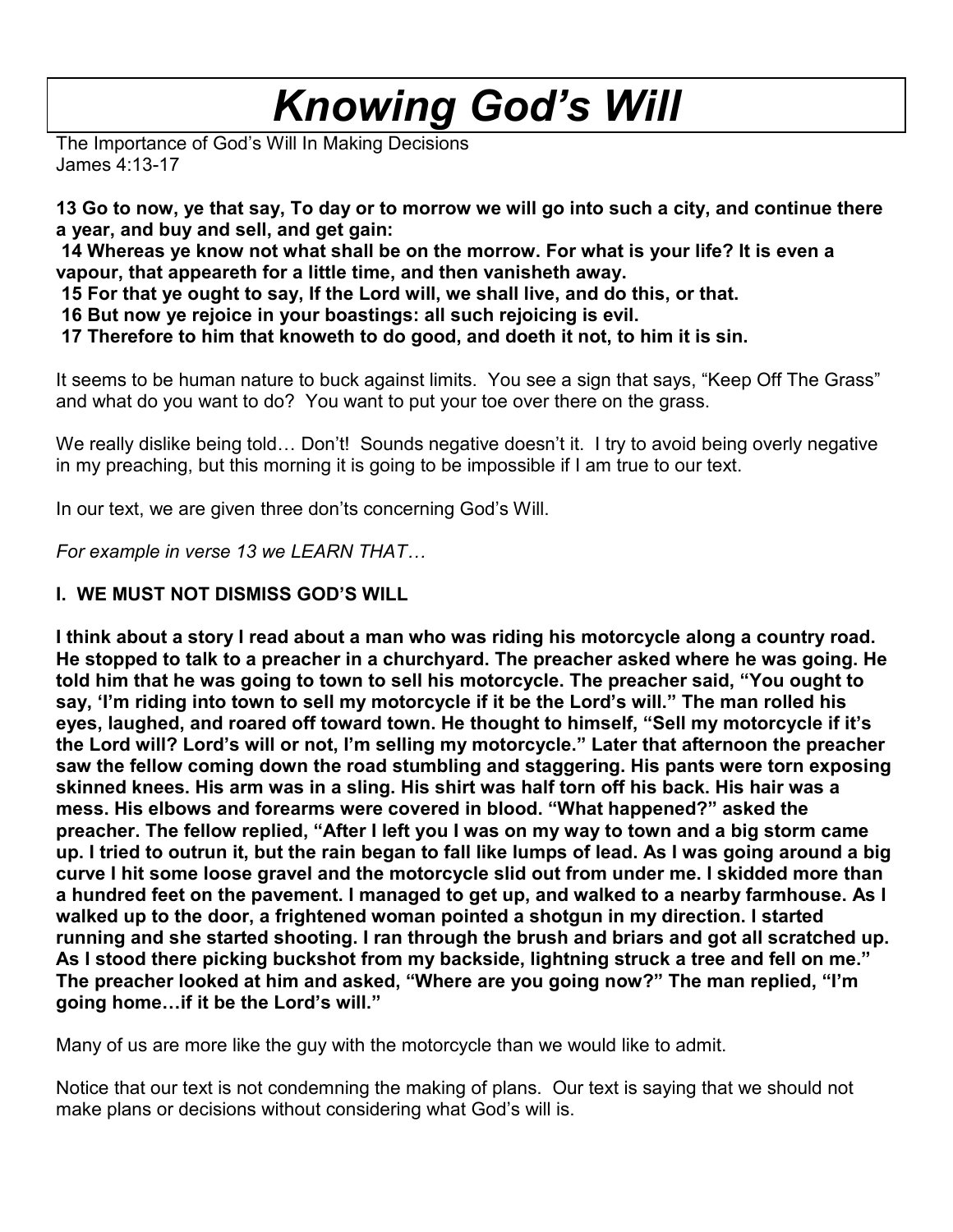In verse 13 James cites the example of merchants of his day who would say, "**To day or to morrow we will go into such a city, and continue there a year, and buy and sell, and get gain:"** 

These guys acted as if they were omnipresent, omniscient, and omnipotent in that they planned the WHERE and the WHEN and the WHAT of their lives without consulting God.

**Their pride-filled behavior reminds me of the familiar words from Henley's classic poem: "I am the master of my fate; I am the captain of my soul."** 

Notice in **verses 15 and 16** that James tells us what their attitude should have been:

# **15 For that ye ought to say, If the Lord will, we shall live, and do this, or that. 16 But now ye rejoice in your boastings: all such rejoicing is evil.**

We often get into trouble when we make decisions unilaterally dismissing the Will of God.

**A good example of that in the Bible is the story found in Joshua, chapter 9. As Joshua and the children of Israel were conquering the Promised Land, there was a particular tribe of people called the Gibeonites who approached them. Although they lived just around the mountain, they sent a delegation to Joshua and pretended to be from a far away country. They took moldy bread with them, and their wineskins were cracked, their clothes ragged, and they had put worn and patched sandals on their feet as though they had traveled for many days. They wanted to trick the Israelites into making a peace treaty with them. Joshua 9:14 says that the leaders of Israel investigated their appearance, but did not inquire of the Lord.** 

# *14 But the men of Israel sampled their provisions, but did not inquire of the Lord. 15 Then Joshua made a treaty of peace with them…. (NIV)*

**Joshua's failure to pray before making the decision led to Israel's being caught in an unhealthy and unholy alliance with a Canaanite tribe which was a thorn in Israel's side for the next 400 years.** 

We should not make decisions without consulting the Lord about them. Let's learn the lesson, don't dismiss God's Will.

*Then secondly OUR TEXT TELLS US THAT…*

# **II. WE MUST NOT DELAY GOD'S WILL**

James points out in **verse 14** that the person who makes their plans without any consideration of what God's will is had better factor into the equation the foolishness of presuming on the future.

Look at what it says:

# **14 Whereas ye know not what shall be on the morrow. For what is your life? It is even a vapour, that appeareth for a little time, and then vanisheth away.**

James is making it clear that time and life should not be taken for granted.

**As someone has said, "Yesterday is a cancelled check, tomorrow is a promissory note, and today is all the cash we have."**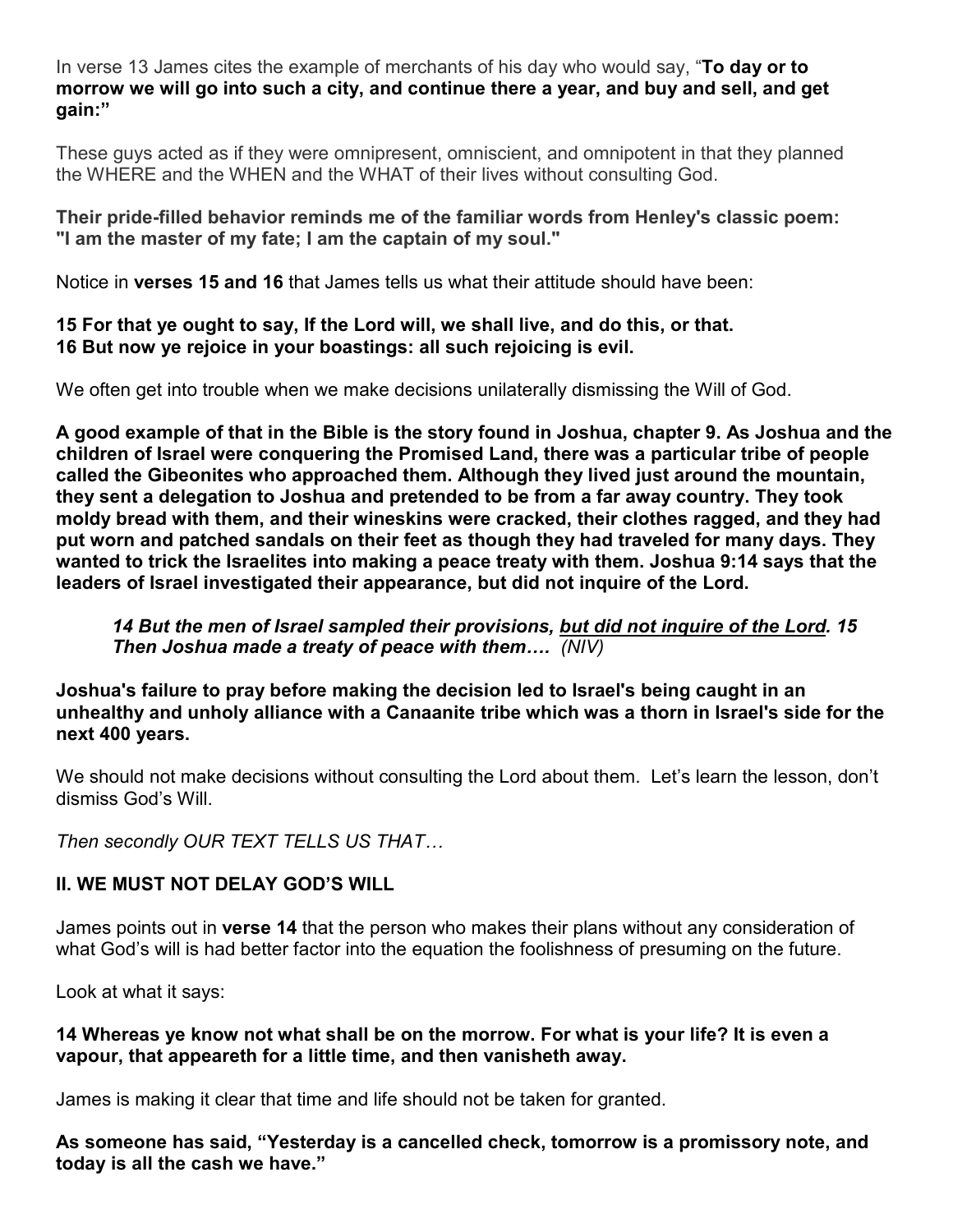All the time we are guaranteed is now!

#### **Proverbs 27:1** instructs: **"Boast not thyself of tomorrow, for thou knowest not what a day may bring forth."**

James rebuke of the merchants who in their dismissal of God's will failed to take into account the uncertainty of time serves as a great reminder to us.

Life is uncertain. Life is brief. Therefore, we must as Paul says: "Redeem the time…" (Eph. 5:16). We must not delay in doing what we know to be the will of God!

Is there some sin you have not forsaken? You had better deal with that today.

Is there a relational fence that needs mending? You had better do it today.

Maybe you know God has been dealing with you about joining this church and you have put it off, don't delay…make that commitment today.

Perhaps there is some ministry that the Lord has been dealing with you about but you haven't stepped forward. You have made yourself available… do it today!

Young person, have you been telling yourself that you are going to get serious about living for the Lord some day, but not right now? Listen don't fall for that trick of Satan. Give Jesus your all today. Give Jesus your best today!

Is there a friend of family member that needs Christ as their Savior and you have been intending to talk to them but you have delayed…you had better not assume that there will be more opportunities.

There are so many applications that could be made but let me ask just one more question in this regard. Are you certain of your salvation? If not make certain today! That is why the Bible says: **"…now is the accepted time, Behold, now is the day of salvation!"**  *We have learned that we should not dismiss God's Will and that we should not delay God's Will. There is one final lesson here for us. Look at verse 17. The Bible says:* 

# **17 Therefore to him that knoweth to do good, and doeth it not, to him it is sin.**

*That verse is teaching us that…*

#### **III. WE MUST NOT DEFY GOD'S WILL**

Notice that verse 17 makes it clear that that sin is more than doing what we know is wrong, it is also the failure to do what is right.

When we know what the Lord would have us do, but we deliberately choose not to do it, then we defy God's Will.

#### **The Old Testament prophet Jonah is a prime illustration of defiance of the Will of God.**

Listen to **Jonah 1:1-3:** 

**1 ¶ Now the word of the LORD came unto Jonah the son of Amittai, saying,**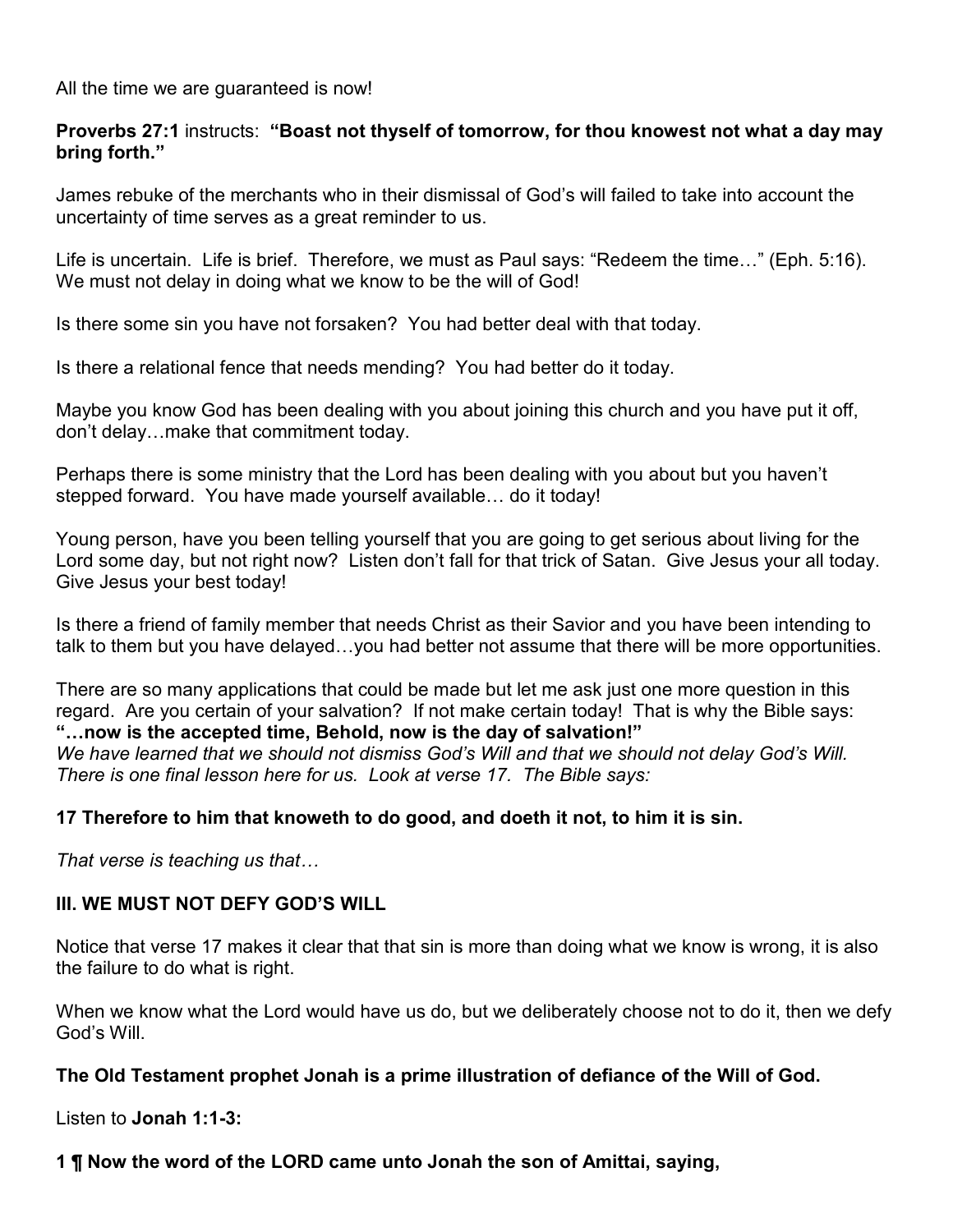**2 Arise, go to Nineveh, that great city, and cry against it; for their wickedness is come up before me.** 

 **3 But Jonah rose up to flee unto Tarshish from the presence of the LORD, and went down to Joppa; and he found a ship going to Tarshish: so he paid the fare thereof, and went down into it, to go with them unto Tarshish from the presence of the LORD.** 

**You know the story. God said, "GO!" Jonah said, "NO!" The wind did BLOW. The sailors yield, "Woe!" And the whale SWALLOWED!** 

Jonah had no excuse. The Lord clearly proclaimed His Will to Jonah. Jonah rejected God's plan.

In that story Nineveh, the place God wanted Jonah to go to represents God's Will. Tarshish, the place Jonah headed toward represents DEFIANCE.

May I ask you, where are you headed? Nineveh or Tarshish?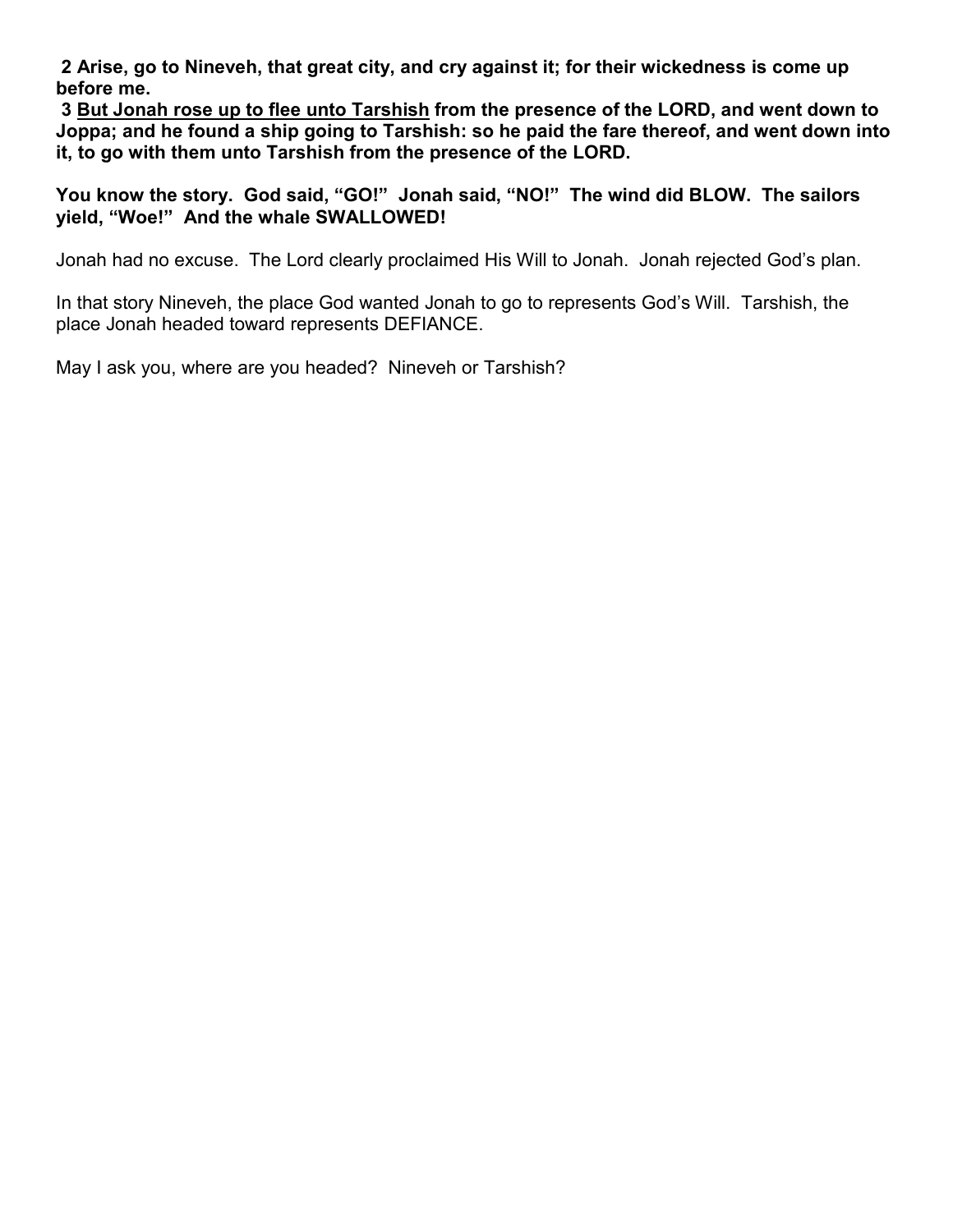**God's Will and Your Testimony**  Romans 12:1-2

**1 ¶ I beseech you therefore, brethren, by the mercies of God, that ye present your bodies a living sacrifice, holy, acceptable unto God, which is your reasonable service. 2 And be not conformed to this world: but be ye transformed by the renewing of your mind, that ye may prove what is that good, and acceptable, and perfect, will of God.** 

When I was in high school I took a speech class. My teacher was the assistant principle, Mr. Smith. I remember one particular assignment that he gave me. I was supposed to give a demonstration speech.

I decided to demonstrate how to make a chocolate milkshake. I set up a blender, took the ingredients vanilla ice cream, chocolate Hershey's syrup, and then my secret ingredient Pepsi, and place them in the blender, mixed it thoroughly and created a delicious cold and tasty treat. Everyone who got a taste thought it was great. Mr. Smith who got the largest cup of course gave me an A.

We have been studying the past few weeks about Knowing God's Will and in particular we have been learning about why knowing God's will is important.

We are going to see today that God's will important because it is essential to us having an effective testimony.

Our testimony is our spiritual reputation. We leave a testimony behind everywhere we go.

Notice in our text, the very last part of verse 2, that it says that the Christian is to "prove what is that good, acceptable, and perfect will of God."

The word "prove" in that phrase literally means to demonstrate. So the text is saying that the Christian's life and testimony should be a living illustration and demonstration of what the will of God is.

How do we do that? How do we become a demonstration of God's will? Our text tells us how. It tells us first that…

# **I. A SACRIFICE MUST BE MADE**

Look at verse one of our text. It says…

# *1 ¶ I beseech you therefore, brethren, by the mercies of God, that ye present your bodies a living sacrifice, holy, acceptable unto God, which is your reasonable service.*

In our culture we know very little about sacrifice. Did you know that there are three sacrifices the Lord expects from you?

For example **Hebrews 13:15** instructs…

*"…let us offer the sacrifice of praise to God continually, that is, the fruit of our lips giving thanks to his name."*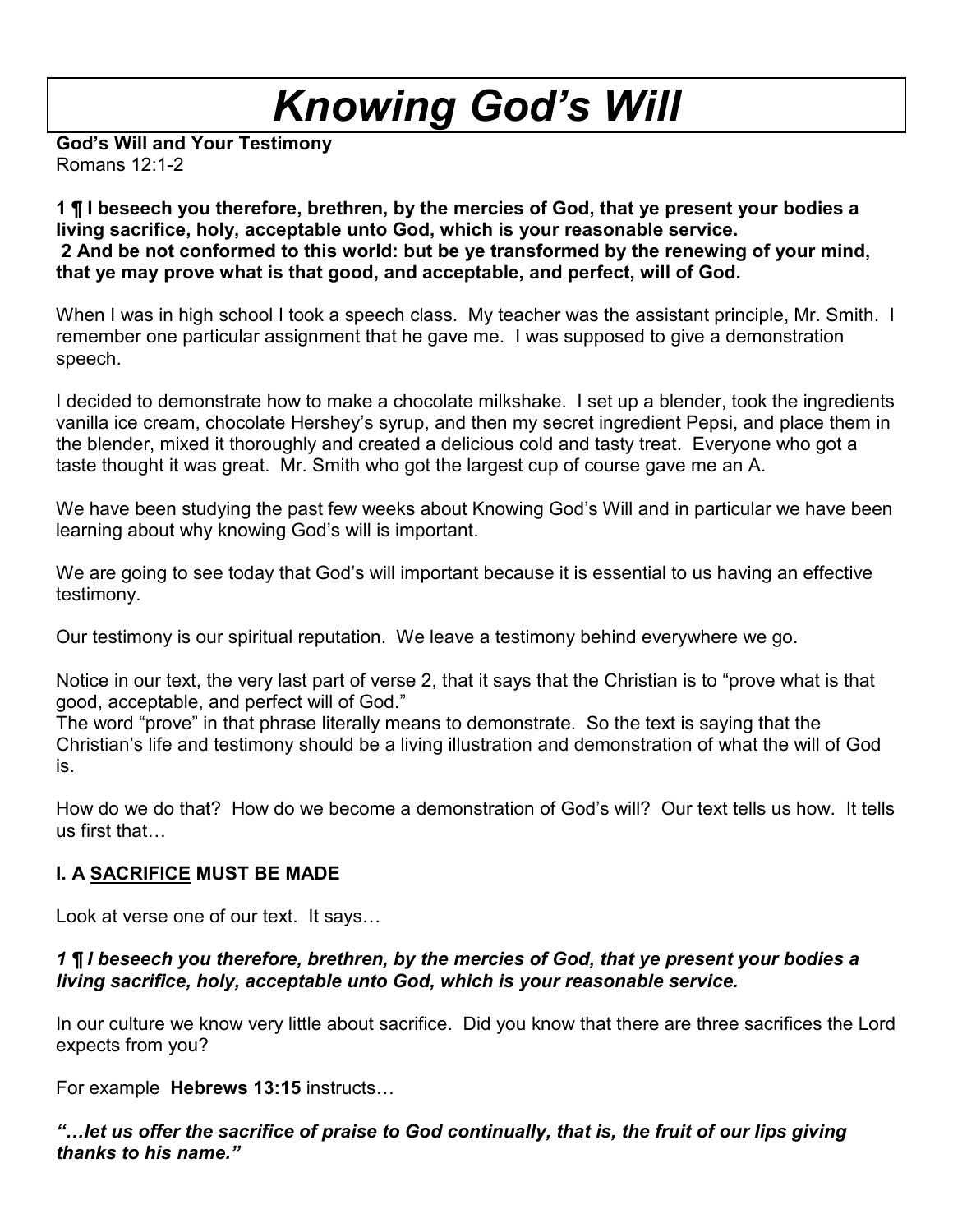*So the first sacrifice the Lord expects is…*

# **1. The Sacrifice of Your Praise**

The writer of Hebrews says that the sacrifice of praise is an expression of our lips of giving thanks to His name.

In other words this sacrifice is not silent. It is vocal. The Lord wants us to vocally express our thanks to Him.

We can do that in our praying. We can do that in testimony. We can do that with our singing.

We have gathered today I hope that we might offer the Lord the sacrifice of praise. But frankly, I cannot offer it for you and you cannot offer it for me.

You need to open your mouth and express your praise and thanksgiving to the Lord.

We are not here to put on a performance. We don't sing because we enjoy singing... we sing as an offering to the Lord.

Why is giving praise vocally a sacrifice? It is a sacrifice of our pride. It is an admission of our dependence upon the Lord.

*A second sacrifice the Lord desires is…*

# **2. The Sacrifice of Your Possessions**

**One winter a storm fell especially hard on the Appalachian Mountains. The snow stacked deep and it became impossible for residents to leave their homes. The Red Cross mobilized helicopters to fly in supplies to remote mountain homes. One crew had worked hard all day delivering much needed relief to snow-bound families. On their way back to their base, they saw a small cabin almost hidden beneath the snow. Because of the steep mountain, they had to land far below the cabin and carry the supplies uphill through waist-deep snow. It was almost dark when they knocked on the front door. A wrinkled old mountain woman opened the door. "Ma'am, were from the Red Cross," said a crew member." The old lady said, "It's been a hard winter, son. I just don't think we can give anything this year."** 

Like the Lady in that story, some feel like the church always has it's hand out. But let me straighten you out about something. God doesn't have His hand out. God asks us to give not to meet any need that He has, but that our needs will be met.

The apostle Paul writes in **Philippians 4:15-19** about the giving of the church of Philippi.

**"…when I departed from Macedonia, no church communicated with me as concerning giving and receiving, but ye only.** 

 **16 For even in Thessalonica ye sent once and again unto my necessity.** 

 **17 ( Paul says I am mentioning this) Not because I desire a gift: but I desire fruit that may abound to your account.** 

 **18 But I have all, and abound: I am full, having received of Epaphroditus the things which were sent from you, an odour of a sweet smell, a sacrifice acceptable, wellpleasing to God. 19 But my God shall supply all your need according to his riches in glory by Christ Jesus."**

Paul clearly identifies the giving of the Philippian church as a sacrifice that is wellpleasing to God.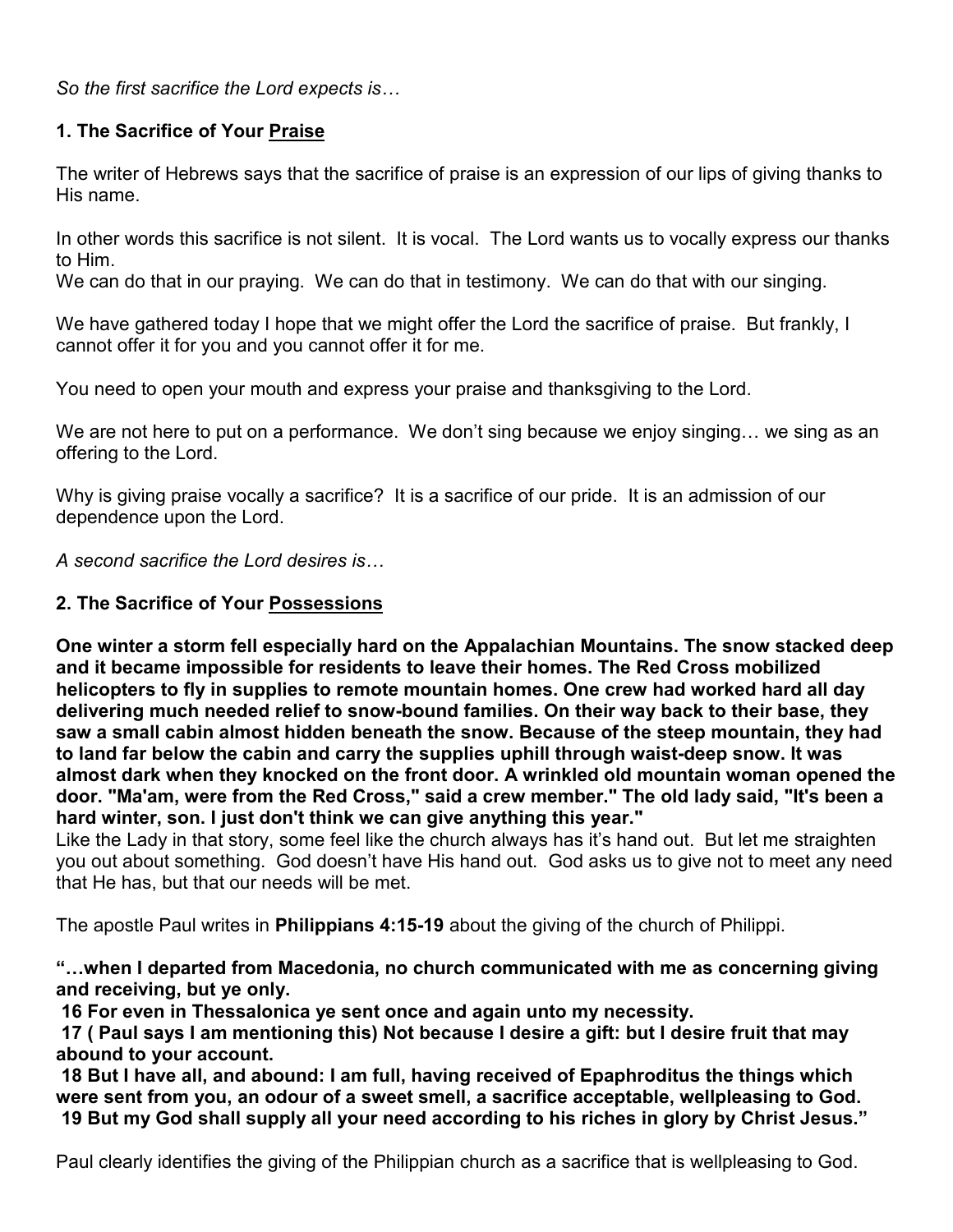May I ask you a serious question? Is your giving to the Lord's work sacrificial?

It is sad but some Christians only give the Lord leftovers.

They are unwilling to believe the promises of God's word. Paul told the Phillipian Church that because of their sacrifice… God would **"supply all of their need according to His riches in glory by Christ Jesus."**

# **Someone has said that: If you give what you don't need, it isn't giving.**

*There is a third sacrifice that the Lord expects. That is…*

# **3. The Sacrifice of Your Person**

That is exactly what our text is saying. Paul says that we are to **"***present our bodies a living sacrifice, holy, acceptable unto God, which is our reasonable service."* 

I found a story that I believe explains Paul's words well.

**A young boy came to church one cold winter day to get out of the blowing snow. He had been trying to sell newspapers but not a single customer had passed by because of the weather. He slipped into the back of the church, just hoping to get warm and catch up on his sleep. Though the Sunday crowd was slim, the boy really paid attention to the sermon and was greatly moved by it. When the pastor was done, he called for the offering. The ushers went from row to row, and when the offering plate came to the boy, he stared at it for a while and then put it on the floor.** 

**He then did something very strange and very beautiful. He stood up and stepped right into the offering plate. By then, all the people had turned around and were staring at the boy. When he looked up, he had big tears running down his face as he said, "Pastor, I don't have any money because I haven't sold any newspapers today. But, if Jesus gave His life for me, then I will gladly give my life to Him."** 

The Lord wants us to offer all of our lives to Him.

So if we are going to be demonstrations of the God's will then there is A sacrifice that must be made.

*But notice also that there is…*

#### **II. A STAND THAT MUST BE TAKEN**

In verse 2, God's word says… "**And be not conformed to this world…"** 

# **There is an old country song that says that the man who stands for nothing will fall for anything.**

That statement has a lot of truth.

Notice in verse 2 that the Christian is called upon to draw a line in the sand and to take a stand.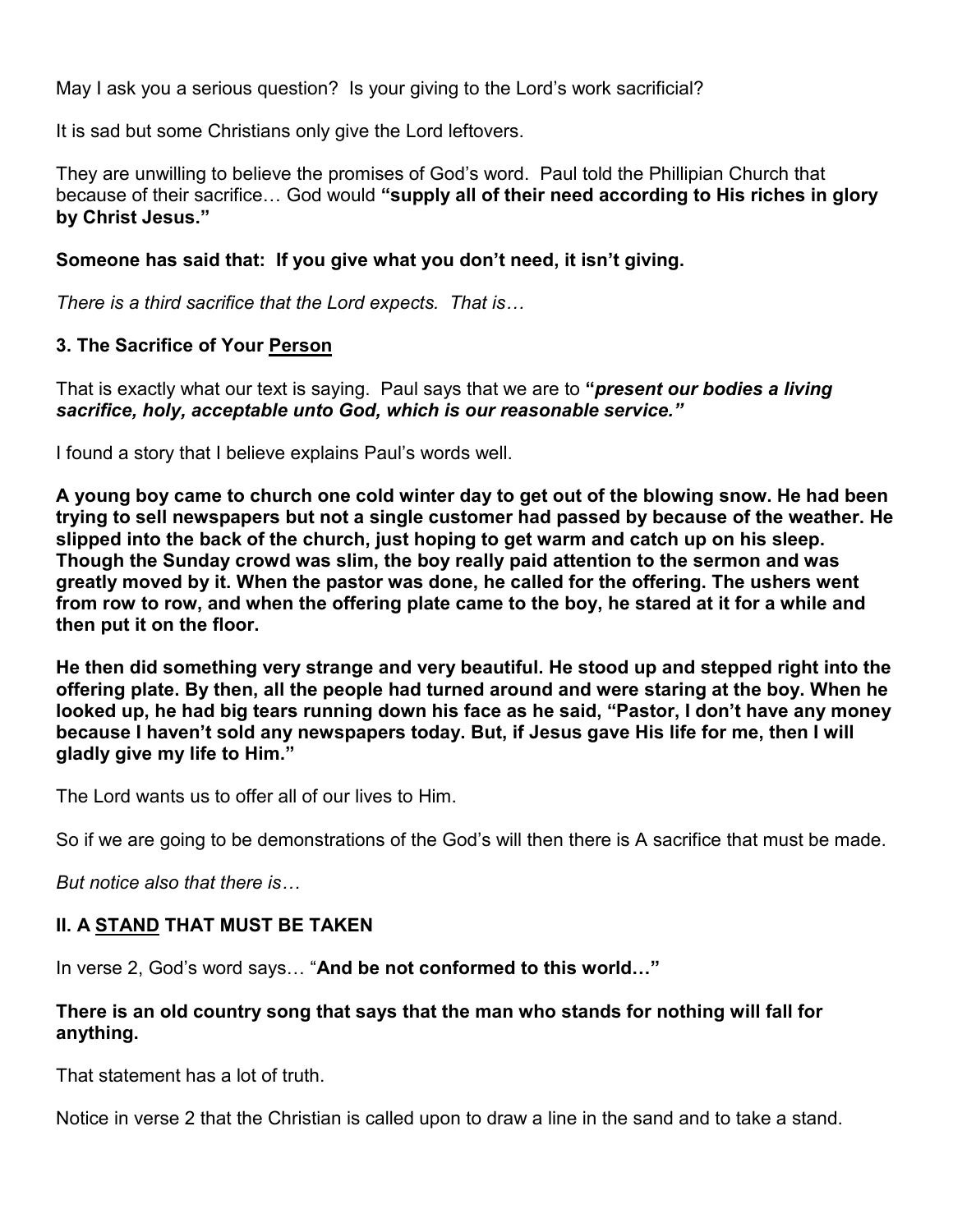Paul is urging us to stop being pushed into being like the world. There should be a noticeable difference between Christians and non-Christians. A conformist is afraid to be different and feels a need to be like everyone else. A Christian is not supposed to be a chameleon!

*We must stand so we will not conform to…*

# **1. The World's Philosophies**

The world has its wisdom and its ways.

The world thinks it is wise to deny the existence of God, to believe that we have no creator and that life really has no ultimate purpose. The world's wisdom says there are no absolutes, except that there are no absolutes. The world's philosophy is that we can and should live independently of God.

David was right in **Psalm 1:1** when he said that the Christian should avoid…

#### **" walking ….in the counsel of the ungodly, standing in the way of sinners, nor sitting in the seat of the scornful."**

*We must also stand so we will not conform to…*

# **2. The World's Priorities**

What does the world value? What is important to the world? The world says live for money. Live for position. Live for things. Live for pleasure. Live to satisfy yourself. Take care of number one!

*Friend, we must stand so we will not conform to…*

# **3. The World's Practices**

The world is steeped in sin.

**John says in 1 John 2** 

**15 Love not the world, neither the things that are in the world. If any man love the world, the love of the Father is not in him.** 

 **16 For all that is in the world, the lust of the flesh, and the lust of the eyes, and the pride of life, is not of the Father, but is of the world.** 

 **17 And the world passeth away, and the lust thereof: but he that doeth the will of God abideth for ever.** 

*If we are going to be a demonstration of God's will there is a Sacrifice that must be made, A Stand that must be taken, and then there is…* 

# **III. A STRATEGY THAT MUST BE FOLLOWED**

#### **Verse 2…**

**"…but are ye transformed by the renewing of your mind…"** 

*Paul explains two things here. First he explains…*

#### **1. The Purpose of this Strategy**